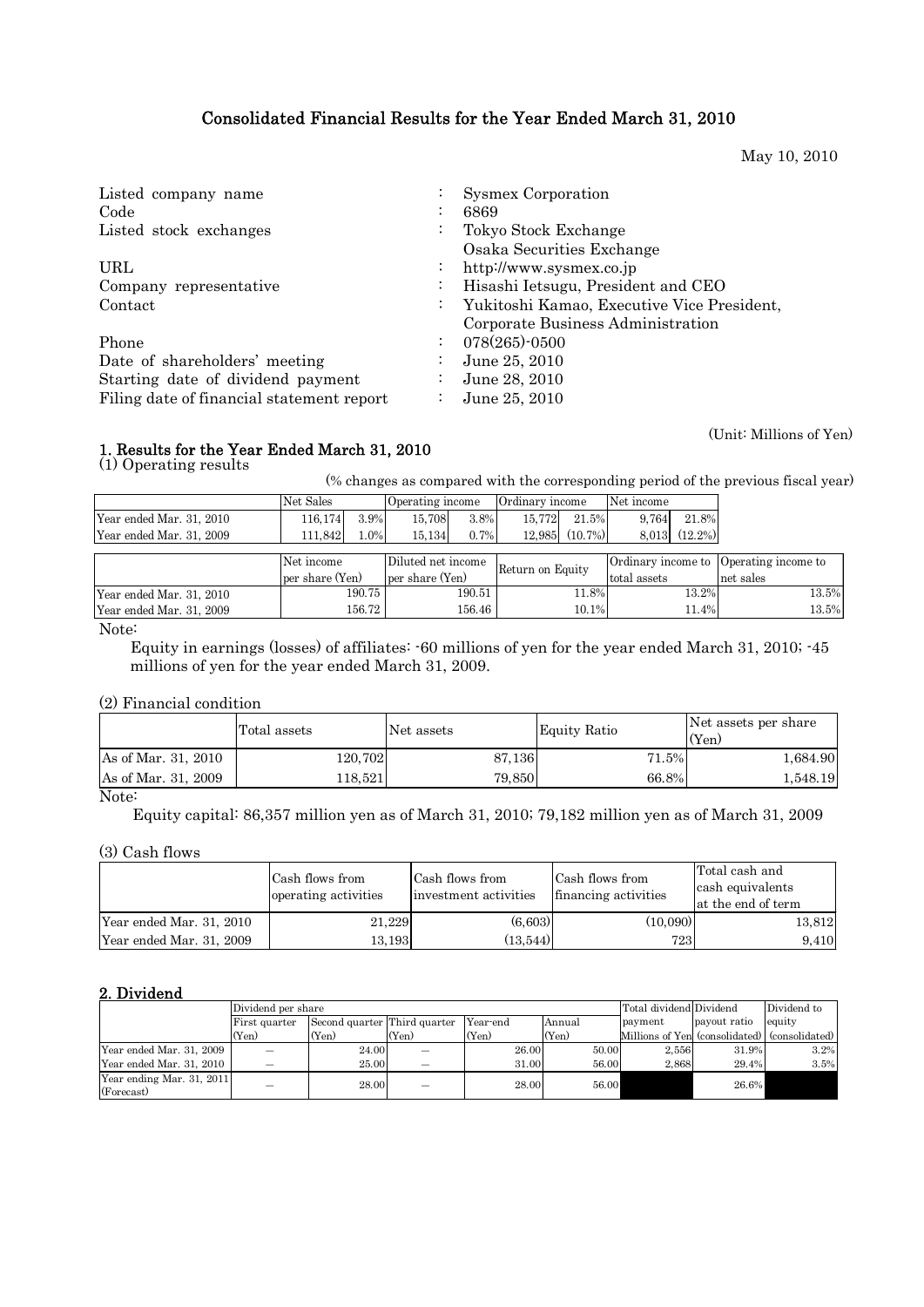# 3. Business Forecast for the Year Ending March 31, 2011

(% changes as compared with the corresponding period of the previous fiscal year)

|                                 | Net Sales |     | Operating income |      | Ordinary income |         | Net income |          | Net income per share<br>(Yen) |
|---------------------------------|-----------|-----|------------------|------|-----------------|---------|------------|----------|-------------------------------|
| Six months ending Sep. 30, 2010 | 60,000    | .6% | .500             | 5.1% | 7.500           | 6.7%    | 4.500      | 4.2%     | 87.80                         |
| Year ending Mar. 31, 2011       | 125.000   | .6% | 7.000            | 8.2% | 17.200          | $9.1\%$ | 10.800     | $10.6\%$ | 210.72                        |

## 4. Other Information

- (1) Changes in scope of consolidation: No
- (2) Changes in accounting procedures
	- 1) Changes due to the amendment of accounting methods: Yes
	- 2) Other changes: Yes

(3) Number of shares outstanding (Ordinary shares)

- 1) Number of shares outstanding at the end of each fiscal period (including treasury stock): 51,353,708 shares as of March 31, 2010; 51,243,508 shares as of March 31, 2009
- 2) Number of treasury stock at the end of each fiscal period: 99,726 shares as of March 31, 2010; 97,981 shares as of March 31, 2009
- ※(Note)

The above estimates are based on information available to the company on the date of the report's announcement. Due to unforeseen circumstances, however, actual results may differ from such estimates.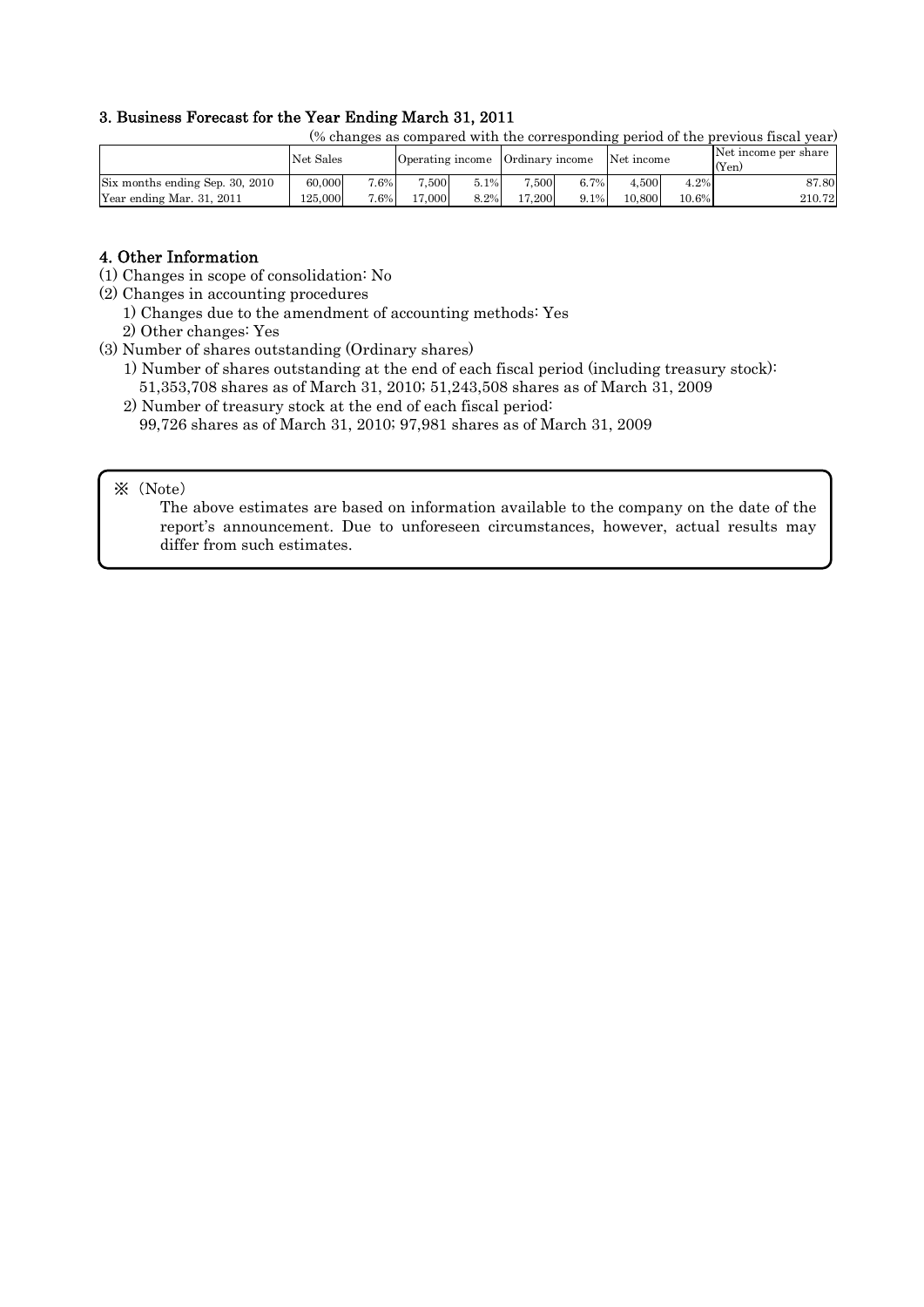1. Financial performance

#### (1) Performance analysis

During the fiscal year ended March 31, 2010, although job opportunities remained scarce in Japan, economic stimulus measures introduced in Japan and overseas during the past year appear to have been successful in averting an economic crisis. Some signs of improved corporate performance were apparent, largely thanks to a recovery in overseas demand brought about by economic growth in China and other emerging countries.

In the U.S. and European economies, labor markets remained lackluster, but business sentiments began improving as the economic stimulus filtered down to consumer spending and exports picked up. The Chinese economy is already on a recovery track, owing to economic stimulus measures such as public works, as well as monetary easing, providing a driving force for the global economy.

The global outbreak of a new strain of influenza during the first half of the year had major implications for the healthcare industry. In Japan, the management of medical institutions continued to present difficulties, such as deteriorating financial conditions, hospital mergers and the combination or closure of some of their departments. On the positive side, however, in 2010 medical remuneration was revised upward for the first time in 10 years, and certain changes in the conventional government policy of seeking to curtail medical expenditure grew evident, as the new government's plans to reconstruct community medicine and the systems for providing various healthcare services, including emergency medical services, obstetrics and pediatrics departments, began materializing. In advanced countries in Europe and North America, efforts are underway to reduce healthcare costs and reform medical systems. The United States government has passed a medical reform bill that aims to reduce the number of people without medical insurance. In China, medical system reform that is underway aims to build infrastructures that provide uniform medical services in cities and farming villages throughout the country.

Under these circumstances, in Japan we expanded the range of our diagnostic reagents for HISCL-2000*i*, our fully automated immunoassay analyzer, thereby reinforcing our business strength in the immunochemistry market. In anticipation of the rapid growth in demand for influenza detection kits following the seasonal outbreak, we ramped up our production capacity by automating production lines. Overseas, we acquired two local sales subsidiaries responsible for businesses in the Benelux area (Belgium, the Netherlands and Luxemburg), and converted the companies to subsidiaries. These companies will enable us to further strengthen our sales activities through the direct provision of solutions to various challenges confronting medical institutions. In Germany, the single largest European market, we converted the HITADO Group to a subsidiary. Boasting a broad customer base that covers specialized clinics and physicians as well as large hospitals, HITADO focuses on products for rapid tests such as glucose monitoring, all being conducted "near-patient." Accordingly, we commenced new initiatives in the point-of-care testing (POCT) market through their sales system and network by making use of telemarketing and other approaches. We also established a new subsidiary, Sysmex España S.L., to reinforce the sales structure of our expanding life science business in the Spanish market, which is moving forward in the intraoperative diagnosis of sentinel lymph node breast cancer metastasis.

In Japan, the market environment remained difficult. However, our ongoing efforts to promote solutions led to higher reagent sales as the number of installations of hematology and other analyzers increased. Furthermore, due to the spread of the new influenza virus, sales of our influenza detection kit, POCTEM, increased. As a result, we posted net sales of ¥36,820 million, up 2.8% from the previous fiscal year.

In overseas markets, we made steady progress in the development of direct sales and support structures and the provision of solutions that meet clients' needs. As a result, sales moved steadily upward on a local currency basis due to increased sales of diagnostic reagents. Consequently, the Group's overseas sales were ¥79,354 million, up 4.4% from the preceding fiscal year. The overseas sales ratio was 68.3%, up 0.3 percentage points from the same period of the previous fiscal year.

As a result, during the year the Group recorded consolidated net sales of ¥116,174 million, up 3.9%. Operating income grew 3.8%, to ¥15,708 million; ordinary income rose 21.5%, to ¥15,772 million; and net income expanded 21.8%, to ¥9,764 million.

\*POCT: Point of care testing. Testing that may be performed rapidly, easily, and accurately anywhere, such as the patient's bedside or practitioners' offices, and in emergency situations.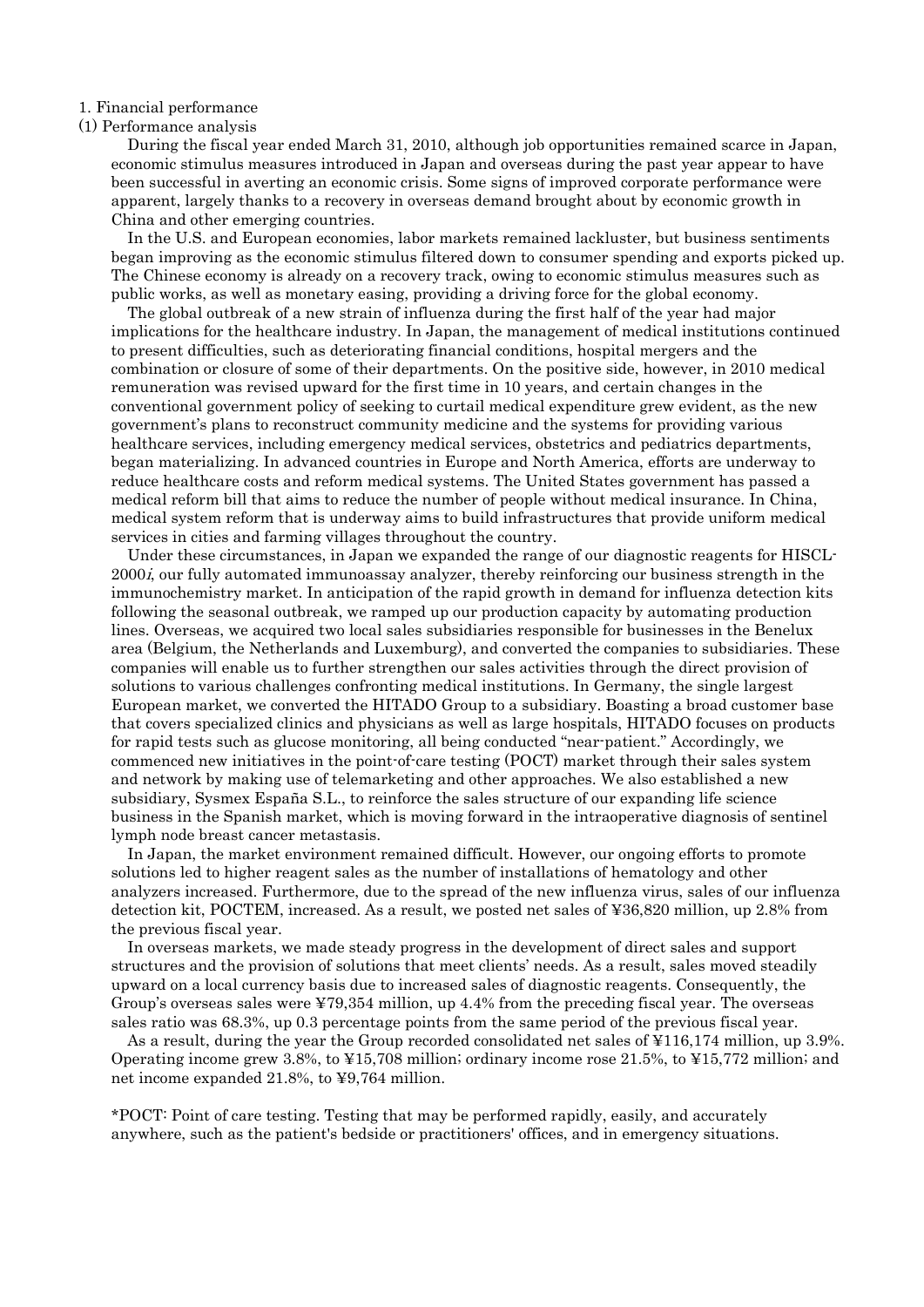#### Performance by geographic segment

#### (1) Japan

In the hematology field, our main business domain, sales of diagnostic reagents increased, and sales of our influenza detection kit grew, owing to the spread of the new influenza virus. We therefore posted net sales of ¥38,594 million, up 2.7% from the preceding fiscal year.

Operating income, however, fell 37.2%, to ¥2,932 million, as yen appreciation caused a decline in export sales to Group companies.

#### (2) Americas

In the United States, sales grew on a local currency basis as the result of our focus on expanding direct sales territories and support networks, as well as our success in promoting solutions that meet customer needs. As a result, despite the decrease in sales in Latin America as a result of economic recession and the effects of yen appreciation, sales in the Americas grew 0.3%, to ¥23,443 million.

Owing to cost reductions, operating income increased  $55.1\%$ , to  $\frac{1}{2}2,775$  million. (3) Europe

Our shift to a direct sales and support structure through the acquisition of sales subsidiaries helped boost sales in the Benelux area, and we achieved sales increases in France, the United Kingdom and Others. Accordingly, the hematology business fared particularly well on a local currency basis. Despite the negative effect of yen appreciation on earnings, we posted net sales for the region of ¥36,445 million, up 3.0% from the previous fiscal year.

Bolstered by higher earnings, operating income grew 3.3%, to ¥5,303 million. (4) China

Despite the negative effects of yen appreciation, in China we recorded net sales of ¥11,843 million, up 17.1% from the previous fiscal year, thanks to a substantial increase in sales of high-end hematology analyzers and diagnostic reagents.

We achieved an increase in operating income of  $\frac{1}{2}$  2,752 million (up 110.3% compared with the preceding term) as a result of the sales increase, cost reductions and lower selling, general and administrative expenses.

#### (5) Asia Pacific

Sales were strong in Southeast Asia and other markets. On a local currency basis, growth in sales of diagnostic reagents was particularly robust, and despite the negative effects of yen appreciation sales in this region grew 8.5%, to ¥5,846 million.

The combination of cost reductions and sales growth raised operating income 39.1%, to ¥899 million.

| Forecast for the fiscal year ending March 31, 2011 | (unit∶ million yen) |         |            |            |
|----------------------------------------------------|---------------------|---------|------------|------------|
|                                                    | FY2010              | FY2009  | Increase / | Increase / |
|                                                    |                     |         | decrease   | decrease   |
|                                                    |                     |         |            | ratio      |
| Sales                                              | 125,000             | 116,174 | 8,825      | 7.6%       |
| Operating                                          | 17,000              | 15,708  | 1,291      | 8.2%       |
| income                                             |                     |         |            |            |
| Ordinary                                           | 17,200              | 15,772  | 1,427      | 9.1%       |
| income                                             |                     |         |            |            |
| Net income                                         | 10,800              | 9,764   | 1,035      | 10.6%      |

In our forecast for the fiscal year ending March 31, 2011, we recognize that uncertainty remains as to when the global economy will return to a growth phase, and whether this will be manifest in improved employment markets and a recovery in personal consumption. At the same time, we see some signs of improvement, including economic growth in China and other emerging countries, as well as more upbeat economic sentiment in Europe and the Americas.

Looking at the healthcare environment, however, demand for clinical testing is expected to remain firm, owing to graying populations in Japan and other developed countries in Europe and North America, the expansion of preventive medicine, and continued investments in healthcare infrastructure among newly-established markets.

Against this backdrop, the Sysmex Group aims to become a leading company in the healthcare testing market. In more concrete terms, guided by the three core growth strategies of "Global Niche No. 1," "Focus on Asia," and "Focus on Life Science," we will promote the solution business in such a way that meets regional characteristics, build up our product portfolio, and expand sales and support networks in the five geographic areas of Japan, the Americas, Europe, China, and Asia Pacific. Through supply chain improvements, we will continue striving to enhance our profit structure by reducing our cost of sales ratio and cutting selling, general and administrative expenses.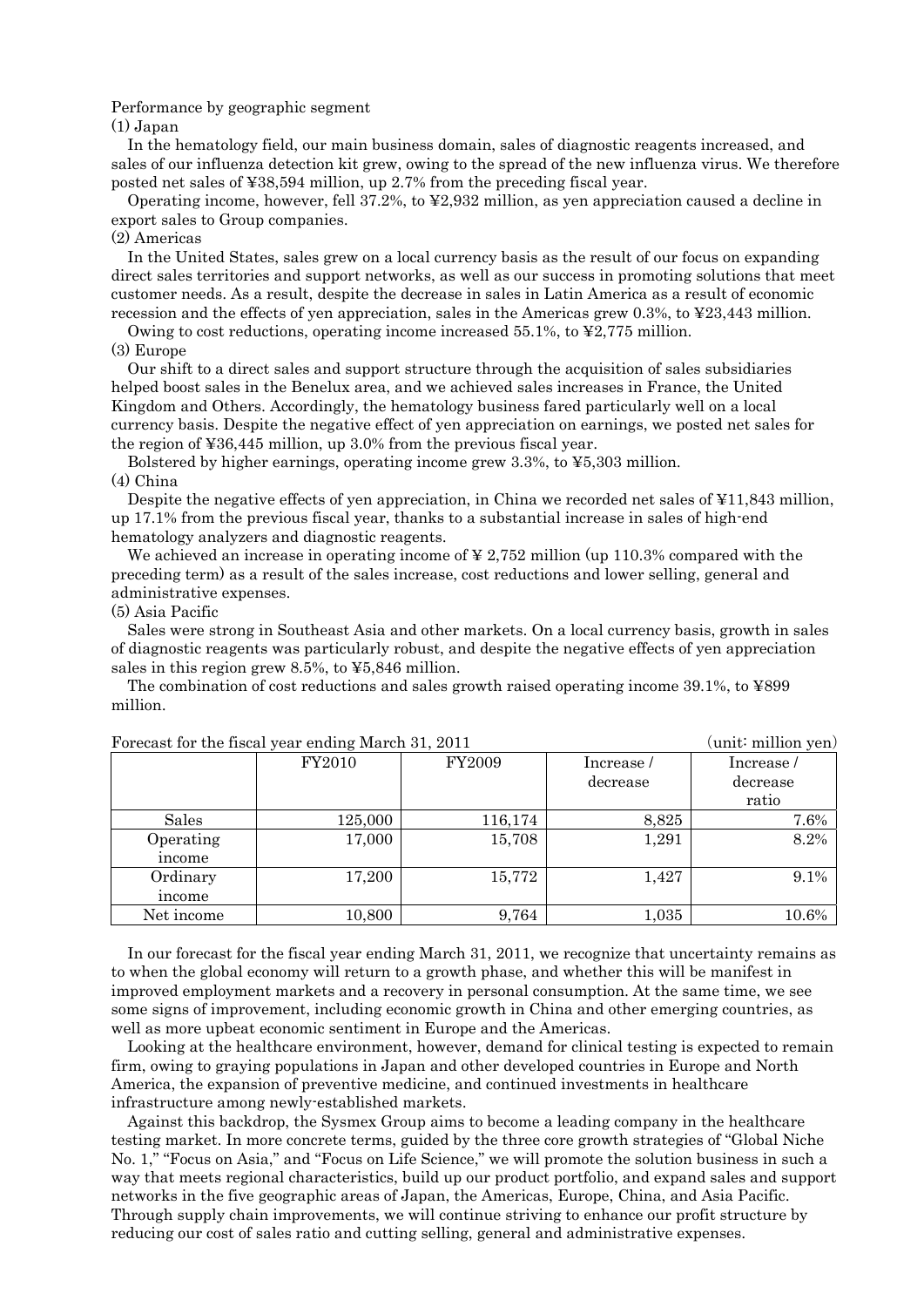For the upcoming fiscal year, we anticipate net sales of ¥125,000 million (up 7.6% year on year), operating income of ¥17,000 million (up 8.2%), ordinary income of ¥17,200 million (up 9.1%) and net income of ¥10,800 million (up 10.6%). Our assumptions for annual average exchange rates are US\$1=¥90 and  $\epsilon$ 1 = ¥125.

#### (2) Financial condition analysis

(1) Assets, liabilities and equity

As of March 31, 2010, total assets amounted to ¥120,702 million, up ¥2,180 million from the end of the previous fiscal year. Major factors included a ¥4,376 million rise in cash and deposits and a ¥1,594 decrease in trade notes and accounts receivable.

Meanwhile, total liabilities were down ¥5,105 million, to ¥33,565 million. The main contributor to this decline was a ¥6,132 million reduction in short-term loans payable.

Total net assets came to ¥87,136 million at year-end, up ¥7,285 million. The principal reason for this rise was an ¥7,155 million increase in retained earnings. The equity ratio as of March 31, 2010, was 71.5%, up 4.7 percentage points from a year earlier.

#### (2) Cash flows

As of March 31, 2010, cash and cash equivalents amounted to ¥13,812 million, up ¥4,402 million from a year earlier. Cash flows from various activities are described in more detail below. (Operating cash flow)

Net cash provided by operating activities was ¥21,229 million, up ¥8,035 million. The major source of cash was ¥15,355 million in income before income taxes, which was ¥3,008 million higher than during the preceding fiscal year. The Group posted a ¥2,685 million decrease in trade notes and accounts receivable, compared with an ¥2,334 million increase during the previous fiscal year. (Investing cash flow)

Net cash used in investing activities came to  $\text{\textless} 603$  million,  $\text{\textless} 6941$  million less than during the preceding year. The main use of cash was purchases of property, plant and equipment, which used ¥4,461 million, ¥4,931 million less than in the previous year.

(Financing cash flow)

Net cash used in financing activities amounted to  $\yen 10,090$  million, compared with  $\yen 723$  million provided by these activities the previous year. The main use of cash was the net decrease in shortterm notes payable of ¥6,141 million, whereas a net increase in these loans provided ¥5,870 million in the preceding term.

| minary or Diatements or Cash Flows - |          |         |         |         | $\mu$ and $\mu$ and $\mu$ and $\mu$ and $\mu$ |
|--------------------------------------|----------|---------|---------|---------|-----------------------------------------------|
|                                      | FY 2005  | FY 2006 | FY 2007 | FY 2008 | FY 2009                                       |
| Equity ratio(%)                      | $71.6\,$ | 70.5    | 72.2    | 66.8    | 71.5                                          |
| Equity ratio at market               | 293.4    | 214.2   | 169.1   | 135.8   | 233.2                                         |
| price $(\%)$                         |          |         |         |         |                                               |
| Interest-bearing debt                | 0.1      | 0.1     | 0.1     | 0.8     |                                               |
| to                                   |          |         |         |         |                                               |
| cash flow ratio (year)               |          |         |         |         |                                               |
| Interest coverage ratio              | 486.8    | 362.2   | 621.4   | 31.2    | $100.5\,$                                     |

<Summary of Statements of Cash Flows > (unit: million yen)

\*Equity ratio: Shareholders' Equity / Total assets

(Shareholders' Equity = Net assets - share warrant - minority interests)

\*Equity ratio at market price: Share Aggregate Market Value / Total Assets

\* Interest-bearing debt to cash flow ratio: Balance of Interest-Bearing Liabilities / Cash flows from operating activities (No description in an interim period)

\*Interest Coverage Ratio: Cash Flow from Operating Activities/Interest Payments

①Indices are calculated with consolidated financial figures.

②Total Market Value of shares is calculated as term-end price multiplied with total number of shares issued as of the term-end.

③Cash Flow from Operating Activities is referred from the cash flow statement summary.

④Balance of Interest-Bearing Liabilities is as Liabilities with interest in Consolidated Balance Sheet.

⑤Interest Payments is as amount of interest paid Consolidated Cash Flow Statement.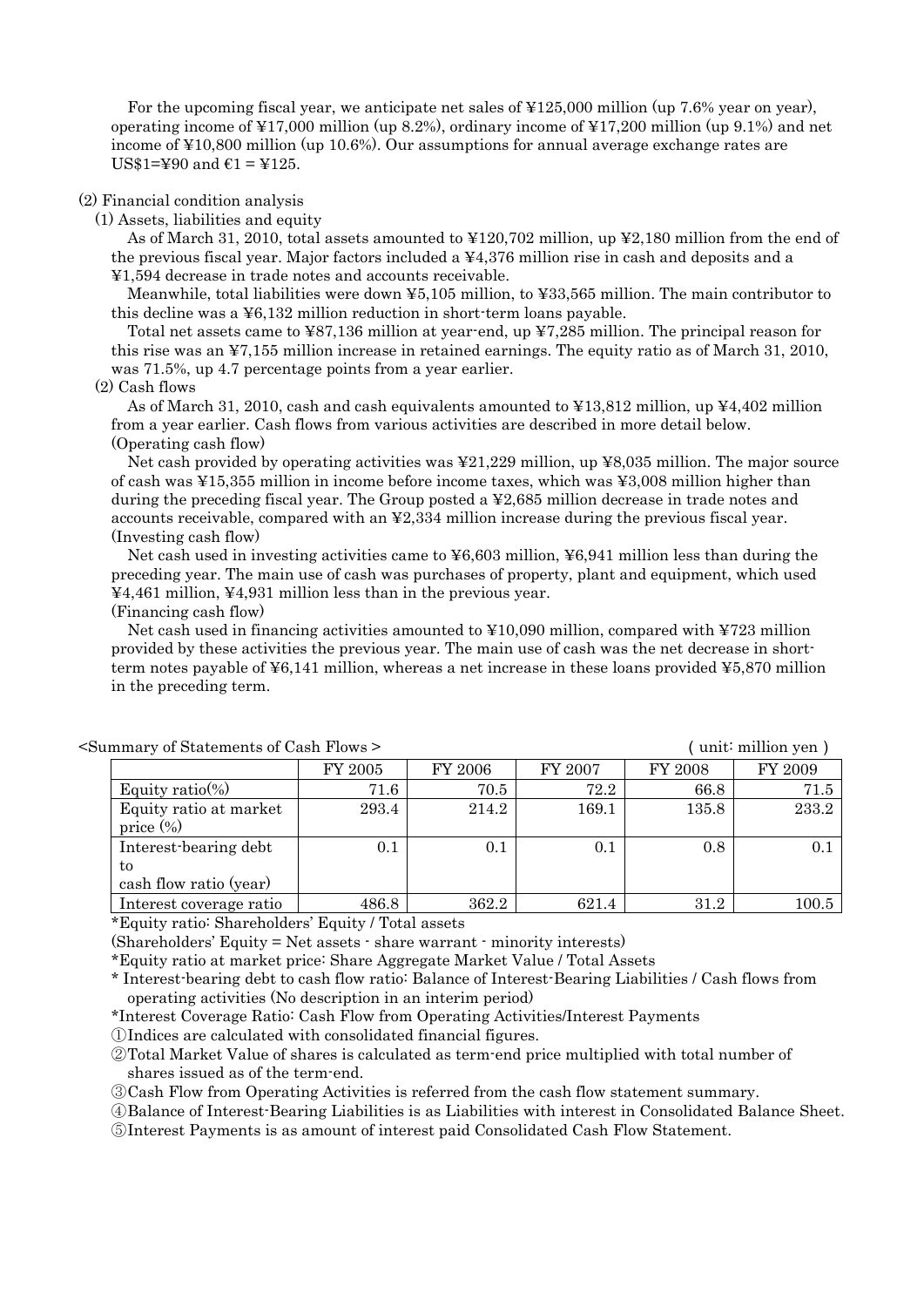## (3) Basic policy on distribution of profit and dividends for the fiscal years to March 31, 2010 and 2011 We aim to maintain a proper balance between aggressive investments, which are designed to sustain steady high growth, and returns to our shareholders. In terms of returns to shareholders, we intend to provide a stable dividend on a continuous basis and aim for a consolidated payout ratio of 20% under our basic policy of sharing the successes of our operations in line with business performance.

True to this policy, we intend to raise the subject at  $43<sup>rd</sup>$  Ordinary General Meeting of Shareholders to produce a year-end dividend for ¥31. Accordingly, the total dividend for the full year will be ¥56 per share, an increase of ¥6 from the ¥50 full year dividend for fiscal 2008, and a dividend ratio will be 29.4% on a consolidated basis.

We will retain our commitment in order to continue our effort to meet our shareholders' expectation.

#### (4) Business and other risks

The following are major risk factors faced in the development of business by the Sysmex Group which could possibly exert a significant influence upon our business results and financial position.

#### ① Overseas sales

The Sysmex Group is engaged primarily in the development, manufacture, and sales of diagnostic instruments and reagents. We market our products outside of Japan through our overseas affiliates and distributors, and our overseas sales ratio is on the rise every year: 67.5% for FY2007, 68.0% for FY2008, and 68.3% for FY2009. Because of this increase, we hedge exchange risks through forward markets, but the possibility remains that fluctuations in the foreign exchange market could affect the business results and financial position of the Sysmex Group.

#### ② Impact of the medical system reform

In Japan, there are many significant changes underway in the environment surrounding healthcare services, such as the rapidly aging population coupled with a low birthrate, advances in medical technology, and growing demands for quality of care for patients. Against this background, the authorities continue to promote a reform of the medical service system for the purposes of rationalizing healthcare costs and more efficiently providing high-quality healthcare services. Our business results and financial position could also be influenced by this reform.

The future will presumably bring continued measures for rationalization of healthcare costs and demands for higher efficiency in hospital management, improved healthcare services, and new testing demands. In this climate, while bolstering our investments in definitive diagnosis for cancer and other areas in the life science field, we are striving to provide total solutions which encompass diagnostic instruments and reagents, information technology, and after-sales support, and also to retain the ability for finely-tuned accommodation of diversifying demands.

## ③ Quality of products

Due to the high requirements for reliability of diagnostic instruments and reagents, which the Sysmex Group supplies, we have established an infallible quality management structure to assure the quality of our products.

Should a quality issue arise in our products, however, such could have an impact on our business performance.

To prevent this from happening, we have developed and implemented a system for fulfilling quality requirements of related laws in each of the countries in which we operate and international standards, such as the Pharmaceutical Affairs Law and ISO13485. In addition, we monitor quality information from markets both at home and abroad and from inside the company on a daily basis so that we can accumulate technical information for improved design quality and make thorough quality checks before full-scale production and market introduction begin.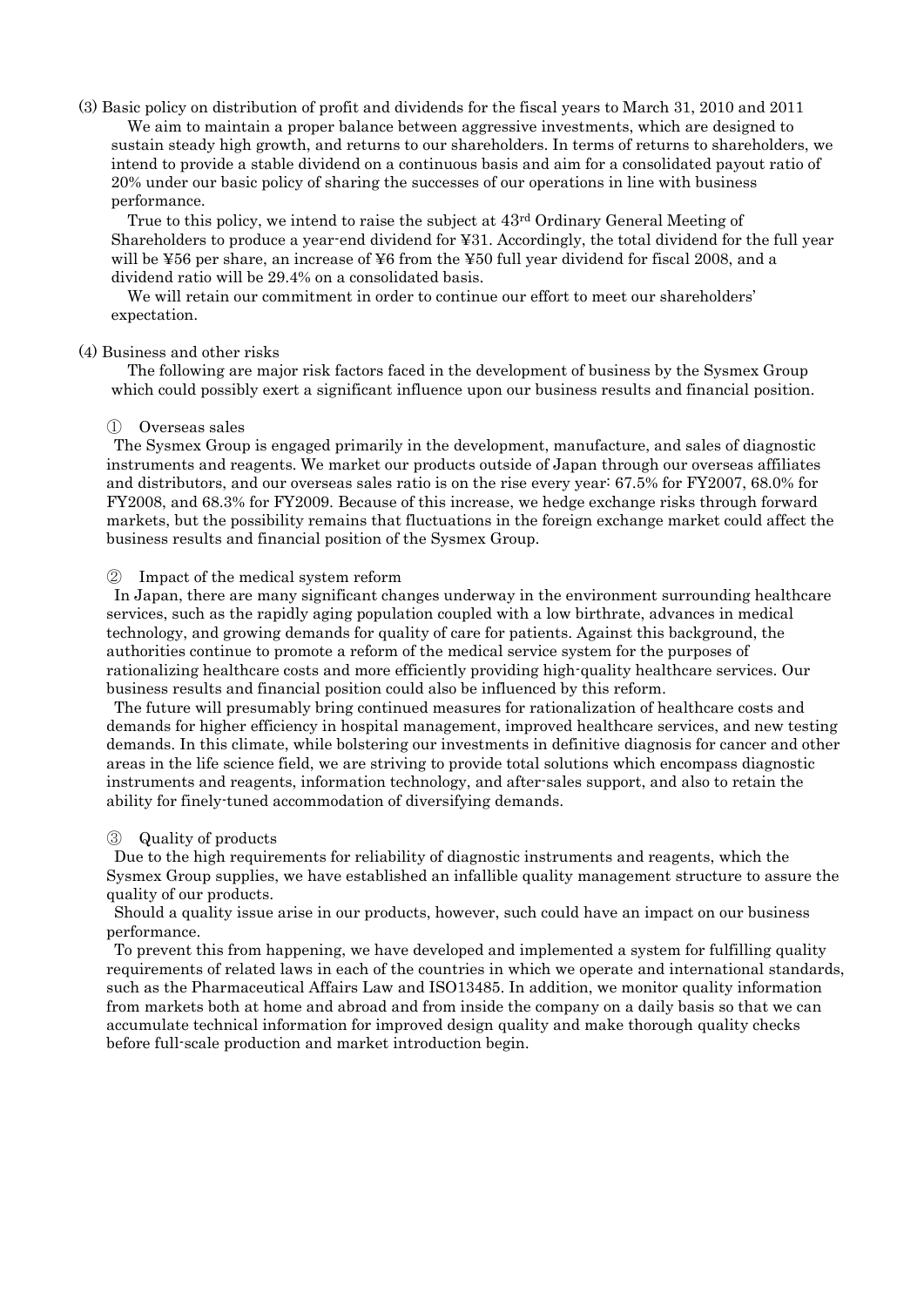#### ④ Stable supply of products

The Sysmex Group markets its diagnostic instruments and reagents in over 150 countries and regions throughout the world. To ensure a stable supply of such products to the market, we have developed in-house infrastructures.

We procure materials for these products from approximately 300 Japanese suppliers and 50 overseas suppliers. The possibility exists that it may become difficult for us to ensure a stable supply of products, owing to difficulties in procuring materials as suppliers suspend business or materials supply, among other factors, and/or tighter environmental regulations concerning our products.

For this reason, we are making constant efforts to strengthen communications with our suppliers, share information with suppliers and affiliated companies, and establish a global supply structure in the reagent business. With regard to environmental regulations, we have created a full-time project to deal with different sets of requirements of each regulation and take necessary action as dictated by priority.

#### ⑤ Measures for risks in the use of information systems

The Sysmex Group has introduced various information systems for information communications, support of our core business, and approval procedures, such as the collective decision-making system, and a significant portion of the business information is transmitted through networks.

In order to minimize the possible impact that a disturbance of information systems and network circuits or computer viruses and unauthorized access to our information systems could have on our networks, we are tightening internal control by way of stricter user management and fingerprint verification units for limited access, as well as back-up of our networks, thorough daily operational management, and security measures including the installation of virus gateways.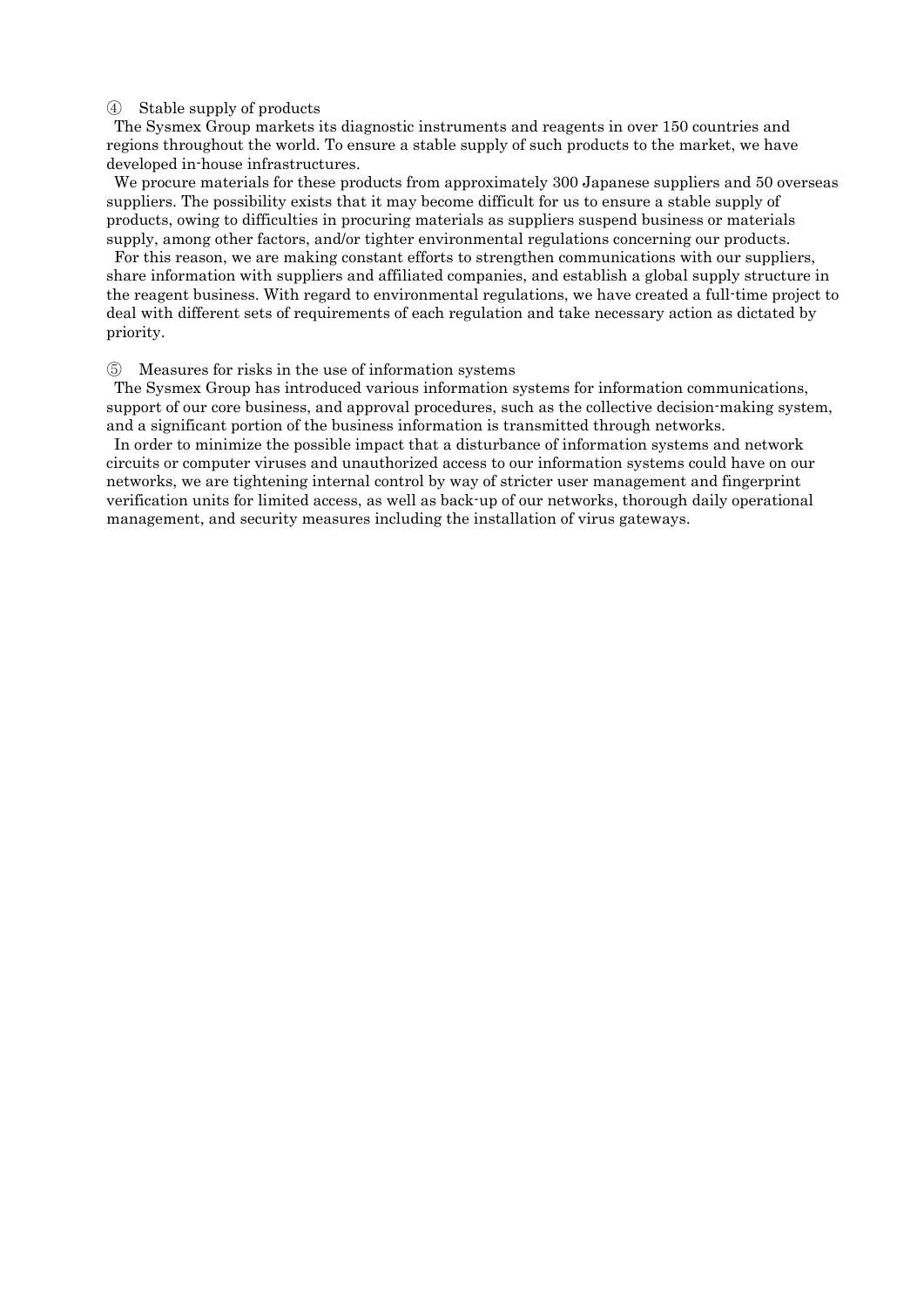#### 2. Sysmex group structure

Sysmex group contains headquarters (Sysmex Corporation), 43 subsidiaries and one affiliate company, our core business is healthcare industry which provides products for in-vitro diagnostics.

 Headquarters has core function for Development, Production, Sales and service after sales, Japanese subsidiaries has function for part of development, manufacturing and leasing. At overseas 31 subsidiaries have function for reagents production and sales administration by territory, 2 subsidiaries have function for software development.

Following chart is summary for business chain in Sysmex group.



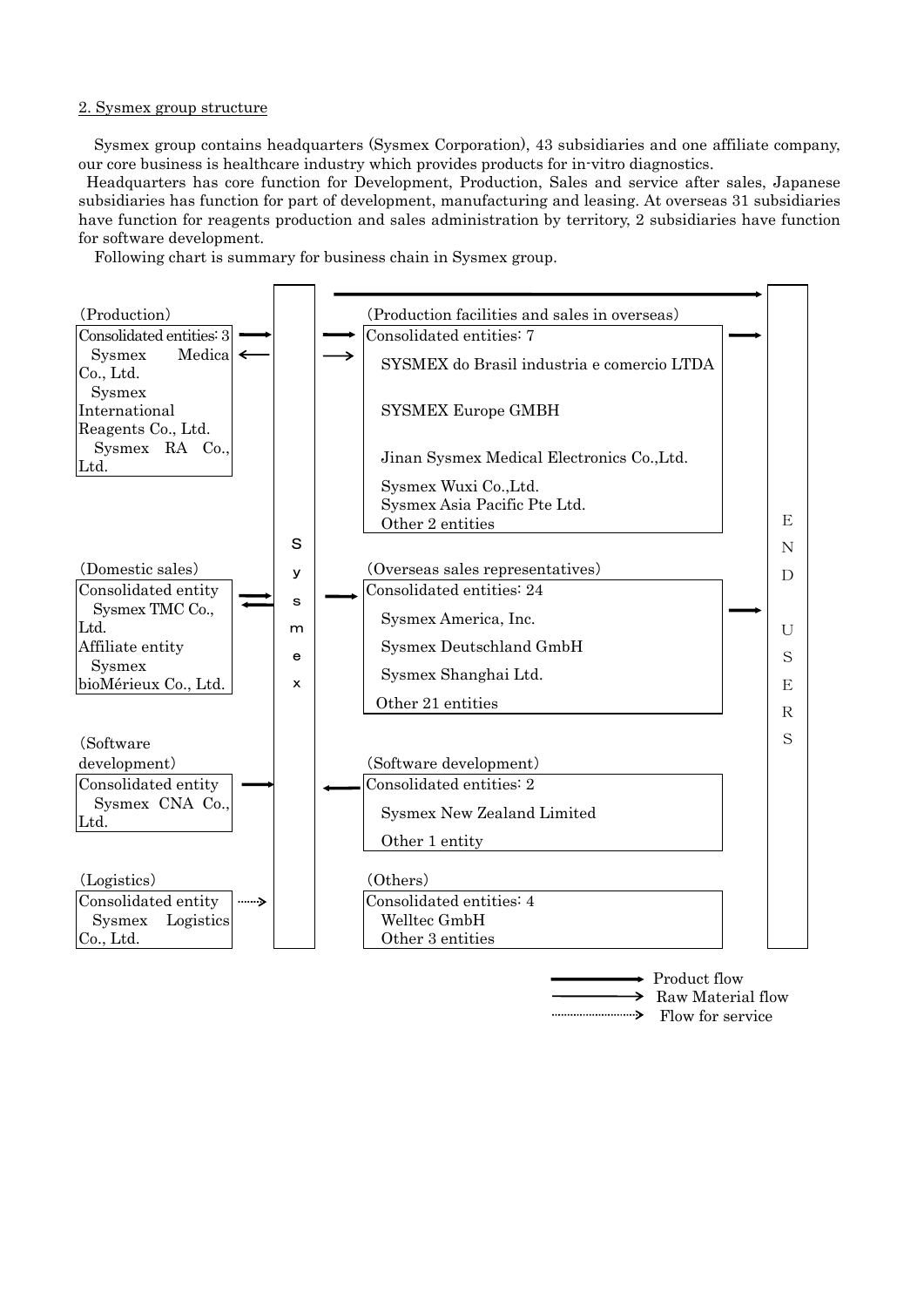#### 3.Corporate philosophy and strategy

#### (1) Corporate philosophy

We have established the Sysmex Way, corporate philosophy on April 1st 2007. Sysmex way is success from our "Three confidence" which is nominated since our foundation. In addition, in accordance with the Sysmex Way we have established "Our Core Behaviors" which states our promise to our diversity of stakeholders.

|           | <b>Sysmex Way</b>                                                                                     |  |  |  |  |  |  |  |
|-----------|-------------------------------------------------------------------------------------------------------|--|--|--|--|--|--|--|
| (Mission) | Shaping the advancement of healthcare.                                                                |  |  |  |  |  |  |  |
| [Value]   | We continue to create unique and innovative values,<br>while building trust and confidence.           |  |  |  |  |  |  |  |
| [Mind]    | With passion and flexibility,<br>we demonstrate our individual competence and unsurpassed<br>teamwork |  |  |  |  |  |  |  |

We are heading for social confidence in accordance with Sysmex Way.

#### (2) Target in mid-term plan

We aim to achieve our consolidated net sales of JPY 140 billion and operating income of JPY 18.5 billion in the year ending March 2012, the final year of the plan.

#### (3) Mid-term strategy and objectives

The Sysmex Group aims to be a leading company in the healthcare testing market. Based on our three core growth strategies of "Global Niche No. 1," "Focus on Asia," and "Focus on Life Science," we will promote the solution business in such a way that meets regional characteristics, build up our product portfolio, and expand sales and support networks in the five geographic areas of Japan, the Americas, Europe, China, and Asia Pacific. Furthermore, in December 2009 we opened the Diagnostic Reagent Development Center in China to expedite the development of diagnostic reagents that meet the needs of the Chinese market, which is expected to grow.

Key objectives for above core strategies are as follows:

① Sustaining growth in the hematology field

In order to consolidate our No. 1 position in the global hematology testing market, we will strive to increase our penetration in the US, the world's largest hematology testing market. Meanwhile, we will focus on increasing recognition of the Sysmex brand and expanding the network of our operations in newlyemerging markets, including Asia, the Middle East, Eastern Europe, and Latin America.

② Accelerating growth of non-hematology\* fields in in-vitro diagnostics

In order to develop the next growth driver to follow hematology, the company will strive to increase its presence in non-hematology fields in in-vitro diagnostics. In the coagulation and urinalysis fields, the company will pursue global opportunities through alliances while at the same time seeking organic growth. In Japan and other Asian countries, the company will expand its solutions business in the immunochemistry and clinical chemistry fields.

\* Non-hematology: in-vitro diagnostics fields excluding hematology but including coagulation, urinalysis, immunochemistry, clinical chemistry and others.

③ Accelerating the startup of the life science business

In fiscal 2008, our system for rapid detection of breast cancer lymph node metastasis based on the onestep nucleic acid amplification (OSNA\*) method became the first of its kind to be covered under the Japanese national health insurance program. The company will introduce its system to the United States and other key markets around the world, in addition to Japan and Europe. The company will remain committed to early commercialization of the Life Science business through expansion of the scope of its target markets and product portfolio by increasing R&D efforts to enable application of the OSNA method to other types of cancer and establish groundbreaking techniques including those for cervical cancer screening tests.

\*OSNA method: A rapid gene amplification technique that does not require the purification of genes (mRNA) that have been taken from a living organism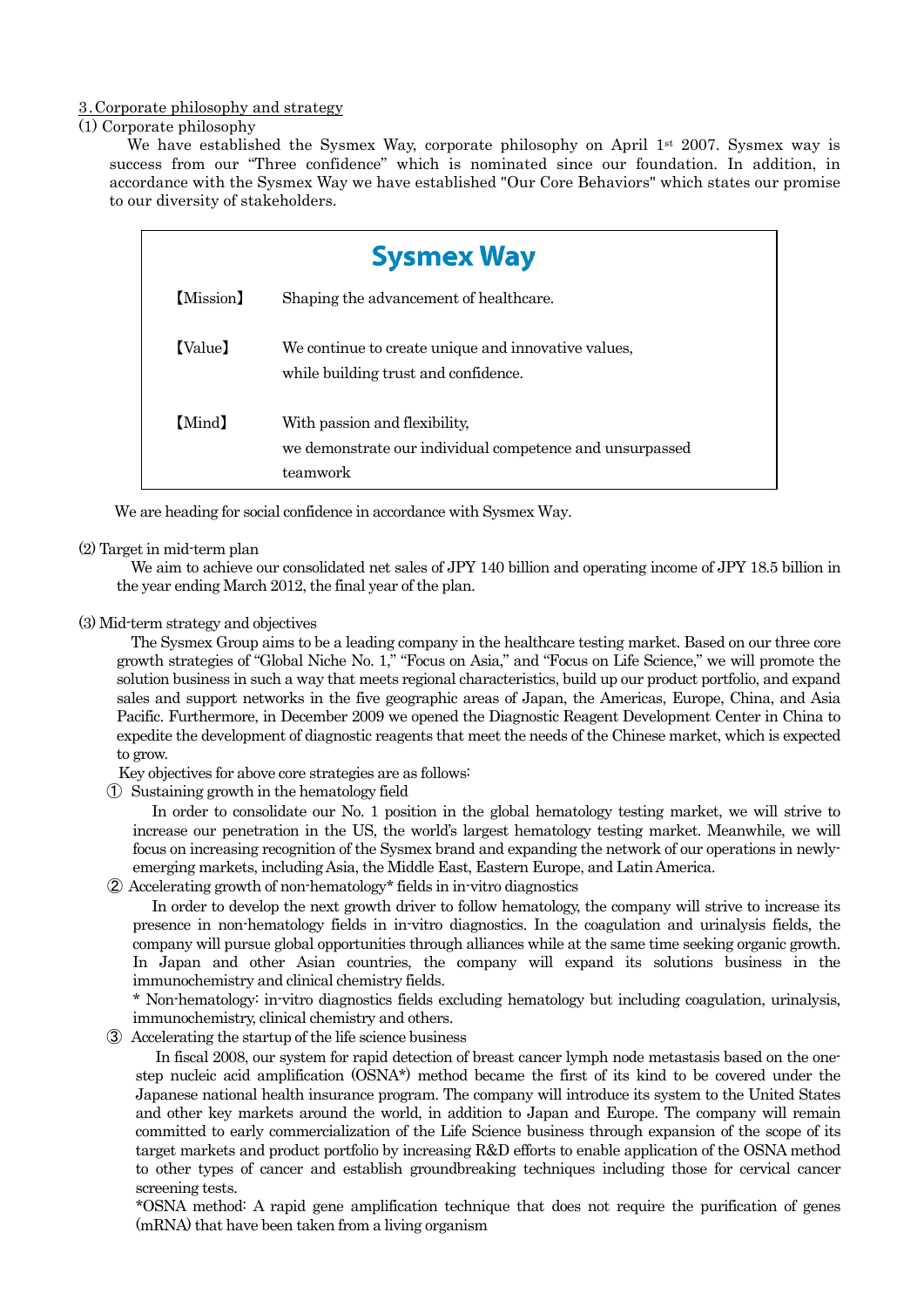#### ④ Strengthening R&D

In order to further reinforce its strength as a technology-oriented company, the company will put Technopark (completed in 2008) to full use. At Technopark the company will make R&D efforts to establish innovative testing technologies with a focus on hematological diseases, cancer, and diabetes and will speed up the R&D process by improving the product flow\* among others.

\* Product flow: A successive flow that begins by acquiring technologies based on business and technical strategies and continues through to product planning, development, production and introduction into the market.

#### ⑤ Strengthening corporate structure

In order to strengthen its corporate structure by which to win the ever-intensifying competitions that may lie ahead, the company will accelerate its drive to reduce costs and increase operational efficiency. By conserving resources and reducing the weight of its products, the company will reduce environmental loading as well as manufacturing and logistics costs.

For tighter business administration of the Sysmex Group as it continues to expand globally, the company will introduce a mechanism for sharing management information via the global ERP (Enterprise Resource Planning) system and strengthen the risk management structure in response to the expansion of both the scope and scale of its business.

In order to ensure the continued development of the Sysmex Group, the company will restructure its personnel systems with a focus on human resources development, with the aim of developing personnel capable of leading changes and enhancing job satisfaction among its employees.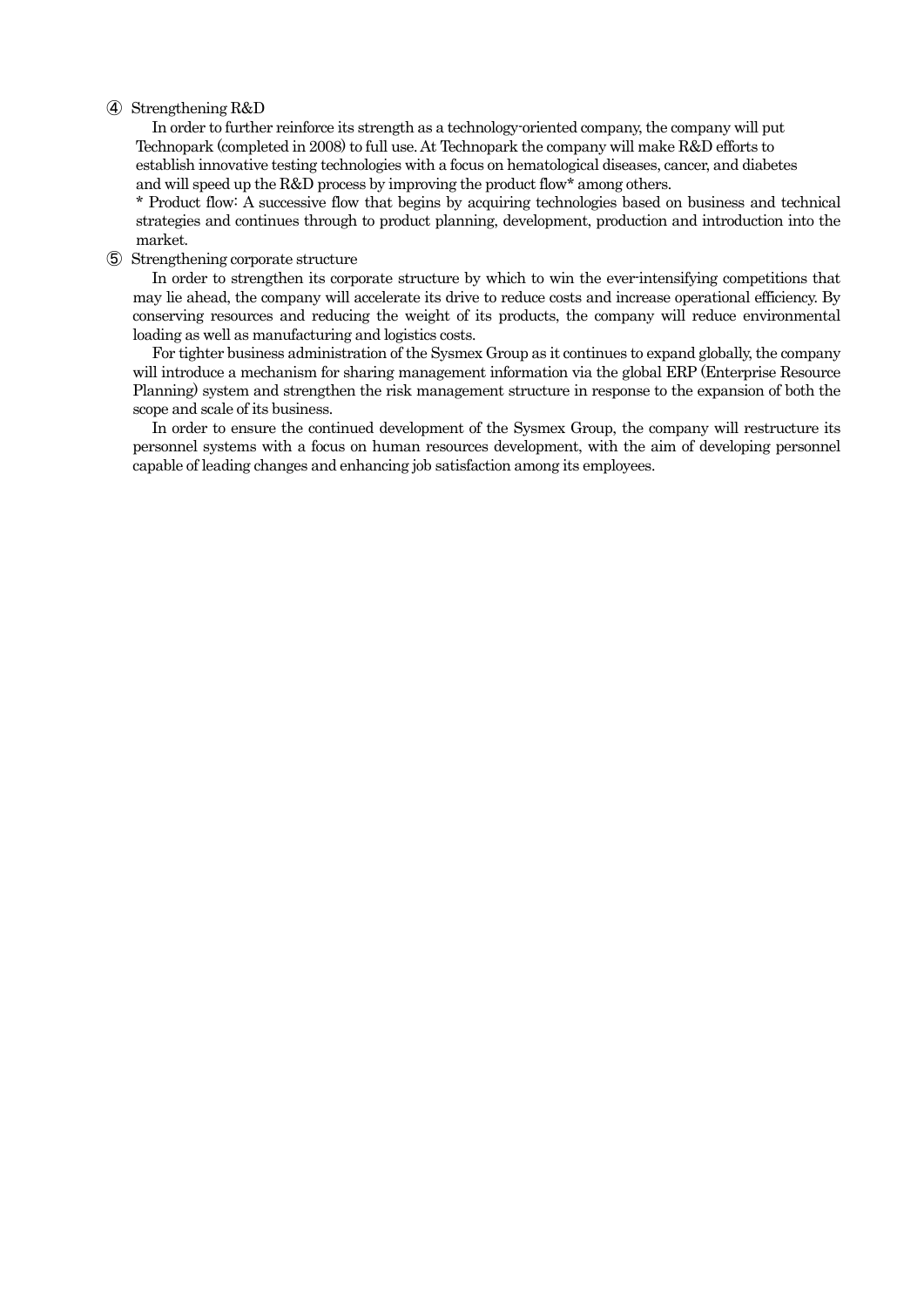# Consolidated Balance Sheets

|                                                                      |                     |                   |                     | (Unit: Millions of Yen) |                            |  |
|----------------------------------------------------------------------|---------------------|-------------------|---------------------|-------------------------|----------------------------|--|
|                                                                      | As of Mar. 31, 2009 |                   | As of Mar. 31, 2010 |                         | Increase<br>or<br>Decrease |  |
| Items                                                                | Amount              | $\%$              | Amount              | $\%$                    | Amount                     |  |
| (Assets)                                                             |                     |                   |                     |                         |                            |  |
| I Current assets                                                     |                     |                   |                     |                         |                            |  |
| Cash and deposits                                                    | 9,458               |                   | 13,835              |                         | 4,376                      |  |
| Notes and accounts receivable-trade                                  | 32,101              |                   | 30,507              |                         | (1,594)                    |  |
| Lease investment assets                                              | 622                 |                   | 1,253               |                         | 631                        |  |
| Short-term investment securities                                     | 104                 |                   | 134                 |                         | 30                         |  |
| Merchandise and finished goods                                       | 13,331              |                   | 13,988              |                         | 656                        |  |
| Work in process                                                      | 1,252               |                   | 1,264               |                         | 11                         |  |
| Raw materials and supplies                                           | 3,757               |                   | 3,524               |                         | (233)                      |  |
| Deferred tax assets                                                  | 4,600               |                   | 4,657               |                         | 56                         |  |
| Prepaid expenses                                                     | 915                 |                   | 1,063               |                         | 148                        |  |
| Short-term loans receivable                                          | $\overline{2}$      |                   | 3                   |                         | $\Omega$                   |  |
| Others                                                               | 2,005               |                   | 1,021               |                         | (983)                      |  |
| Allowance for doubtful accounts                                      | (530)               |                   | (384)               |                         | 146                        |  |
| Total current assets                                                 | 67,622              | 57.1              | 70,870              | 58.7                    | 3,247                      |  |
| II Noncurrent assets                                                 |                     |                   |                     |                         |                            |  |
| Property, plant and equipment                                        |                     |                   |                     |                         |                            |  |
| Buildings and structures                                             | 25,507              |                   | 25,594              |                         |                            |  |
| Accumulated depreciation                                             | (9,030)             |                   | (9,767)             |                         |                            |  |
| Buildings and structures, net                                        | 16,476              |                   | 15,827              |                         | (649)                      |  |
| Machinery, equipment and vehicles                                    | 9,225               |                   | 6,094               |                         |                            |  |
| Accumulated depreciation                                             | (5,027)             |                   | (4,038)             |                         |                            |  |
| Machinery, equipment and vehicles, net                               | 4,197               |                   | 2,056               |                         | (2,141)                    |  |
| Tools, furniture and fixtures                                        | 15,229              |                   | 22,768              |                         |                            |  |
| Accumulated depreciation                                             | (10, 752)           |                   | (14, 478)           |                         |                            |  |
| Tools, furniture and fixtures, net                                   | 4,476               |                   | 8,290               |                         | 3,813                      |  |
| Land                                                                 | 7,896               |                   | 7,897               |                         | $\mathbf{1}$               |  |
| Lease assets                                                         | 7,570               |                   | 6,371               |                         |                            |  |
| Accumulated depreciation                                             | (4, 283)            |                   | (4,703)             |                         |                            |  |
| Lease assets, net                                                    | 3,286               |                   | 1,667               |                         | (1,619)                    |  |
| Construction in progress                                             | 278                 |                   | 274                 |                         | (4)                        |  |
| Total Property, plant and equipment                                  | 36,612              | 30.9              | 36,013              | 29.8                    | (598)                      |  |
| Intangible assets                                                    |                     |                   |                     |                         |                            |  |
| Goodwill                                                             | 1,097               |                   | 1,741               |                         | 644                        |  |
| Software                                                             | 3,928               |                   | 4,236               |                         | 308                        |  |
| Others                                                               | 246                 |                   | 240                 |                         | (6)                        |  |
| <b>Total Intangible assets</b>                                       | 5,272               | 4.4               | 6,218               | $5.2\,$                 | 946                        |  |
| Investments and other assets                                         |                     |                   |                     |                         |                            |  |
| Investment securities                                                | 3,256               |                   | 3,348               |                         | 92                         |  |
| Long-term loans receivable                                           | з                   |                   | 3                   |                         | (0)                        |  |
| Long-term prepaid expenses                                           | 139                 |                   | 317                 |                         | 177                        |  |
| Real estate for investment                                           | 2,116               |                   | 2,102               |                         | (13)                       |  |
|                                                                      |                     |                   |                     |                         | (4)                        |  |
| Prepaid pension cost                                                 | 4                   |                   |                     |                         |                            |  |
| Others                                                               | 3,276               |                   | 1,715               |                         | (1,561)                    |  |
| Deferred tax assets                                                  | 220                 |                   | 115                 |                         | (104)                      |  |
| Allowance for doubtful accounts                                      | (3)                 |                   | (3)                 |                         |                            |  |
| Total Investments and other assets<br><b>Total Noncurrent assets</b> | 9,014               | 7.6               | 7,599               | $6.3\,$                 | (1, 414)                   |  |
| Total assets                                                         | 50,899<br>118,521   | 42.9<br>$100.0\,$ | 49,832<br>120,702   | 41.3<br>100.0           | (1,067)<br>2,180           |  |
|                                                                      |                     |                   |                     |                         |                            |  |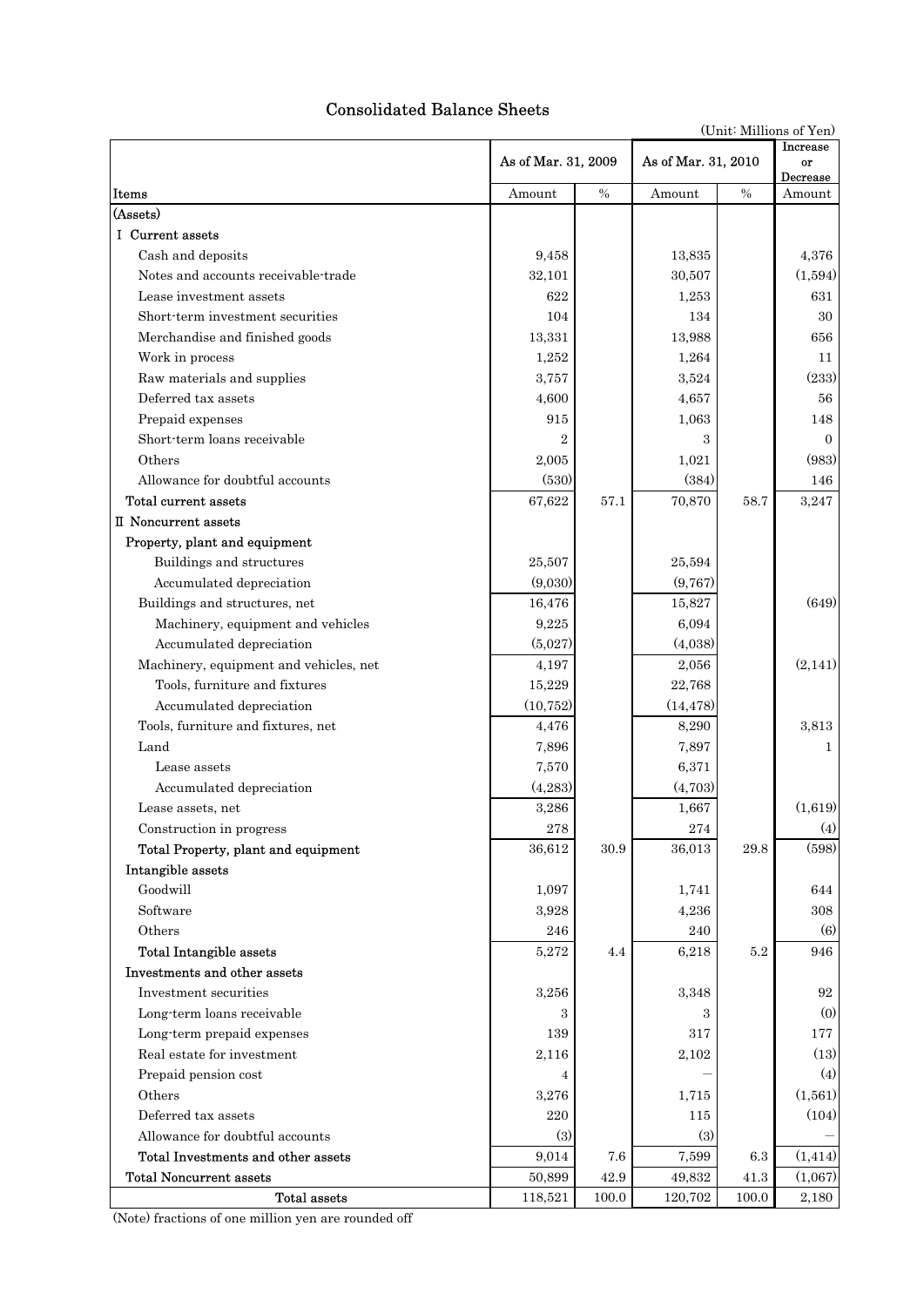|                                                       |                     |          |                     | (Unit, Millions of Ten) |                    |
|-------------------------------------------------------|---------------------|----------|---------------------|-------------------------|--------------------|
|                                                       | As of Mar. 31, 2009 |          | As of Mar. 31, 2010 | Increase<br>or          |                    |
| Items                                                 | Amount              | $\%$     | Amount              | $\%$                    | Decrease<br>Amount |
| (Liabilities)                                         |                     |          |                     |                         |                    |
| I Current liabilities                                 |                     |          |                     |                         |                    |
| Notes and accounts payable-trade                      | 11,075              |          | 10,233              |                         | (842)              |
| Short-term loans payable                              | 6,149               |          | 16                  |                         | (6, 132)           |
| Current portion of lease obligations                  | 1,520               |          | 1,223               |                         | (297)              |
| Income taxes payable                                  | 948                 |          | 2,447               |                         | 1,499              |
| Deferred tax liabilities                              | 3                   |          | 3                   |                         | $\Omega$           |
| Accrued expenses                                      | 3,782               |          | 4,077               |                         | 294                |
| Provision for bonuses                                 | 2,506               |          | 2,936               |                         | 429                |
| Provision for directors' bonuses                      | 140                 |          | 190                 |                         | 49                 |
| Provision for product warranties                      | 150                 |          | 149                 |                         | (1)                |
| Others                                                | 7,166               |          | 8,309               |                         | 1,143              |
| <b>Total current liabilities</b>                      | 33,444              | 28.2     | 29,587              | 24.5                    | (3,856)            |
| II Noncurrent liabilities                             |                     |          |                     |                         |                    |
| Long-term loans payable                               | 5                   |          | 3                   |                         | (1)                |
| Lease obligations                                     | 2,150               |          | 805                 |                         | (1,344)            |
| Deferred tax liabilities                              | 550                 |          | 681                 |                         | 131                |
| Provision for retirement benefits                     | 224                 |          | 639                 |                         | 414                |
| Provision for directors' retirement benefits          | 196                 |          | 160                 |                         | (36)               |
| Others                                                | 2,098               |          | 1,688               |                         | (410)              |
| <b>Total Noncurrent liabilities</b>                   | 5,226               | 4.4      | 3,978               | 3.3                     | (1,248)            |
| <b>Total liabilities</b>                              | 38,670              | 32.6     | 33,565              | 27.8                    | (5,105)            |
| (Net assets)                                          |                     |          |                     |                         |                    |
| I Shareholders' equity                                |                     |          |                     |                         |                    |
| Capital stock                                         | 8,685               |          | 8,824               |                         | 139                |
| Capital surplus                                       | 13,623              |          | 13,763              |                         | 139                |
| Retained earnings                                     | 59,120              |          | 66,276              |                         | 7,155              |
| Treasury stock                                        | (196)               |          | (204)               |                         | (8)                |
| Total shareholders' equity                            | 81,233              | 68.5     | 88,660              | 73.5                    | 7,427              |
| II Valuation and translation adjustments              |                     |          |                     |                         |                    |
| Valuation difference on available-for-sale securities | (44)                |          | $270\,$             |                         | 315                |
| Deferred gains or losses on hedges                    |                     |          | (13)                |                         | (13)               |
| Foreign currency translation adjustment               | (2,006)             |          | (2,560)             |                         | (553)              |
| Total valuation and translation adjustments           | (2,050)             | (1.7)    | (2,303)             | (1.9)                   | (252)              |
| III Subscription rights to shares                     | 577                 | 0.5      | 666                 | $0.5\,$                 | 88                 |
| <b>IV Minority interests</b>                          | 89                  | 0.1      | 112                 | 0.1                     | 22                 |
| Total net assets                                      | 79,850              | $67.4\,$ | 87,136              | $72.2\,$                | 7,285              |
| Total liabilities and net assets                      | 118,521             | 100.0    | 120,702             | 100.0                   | 2,180              |

(Unit: Millions of Yen)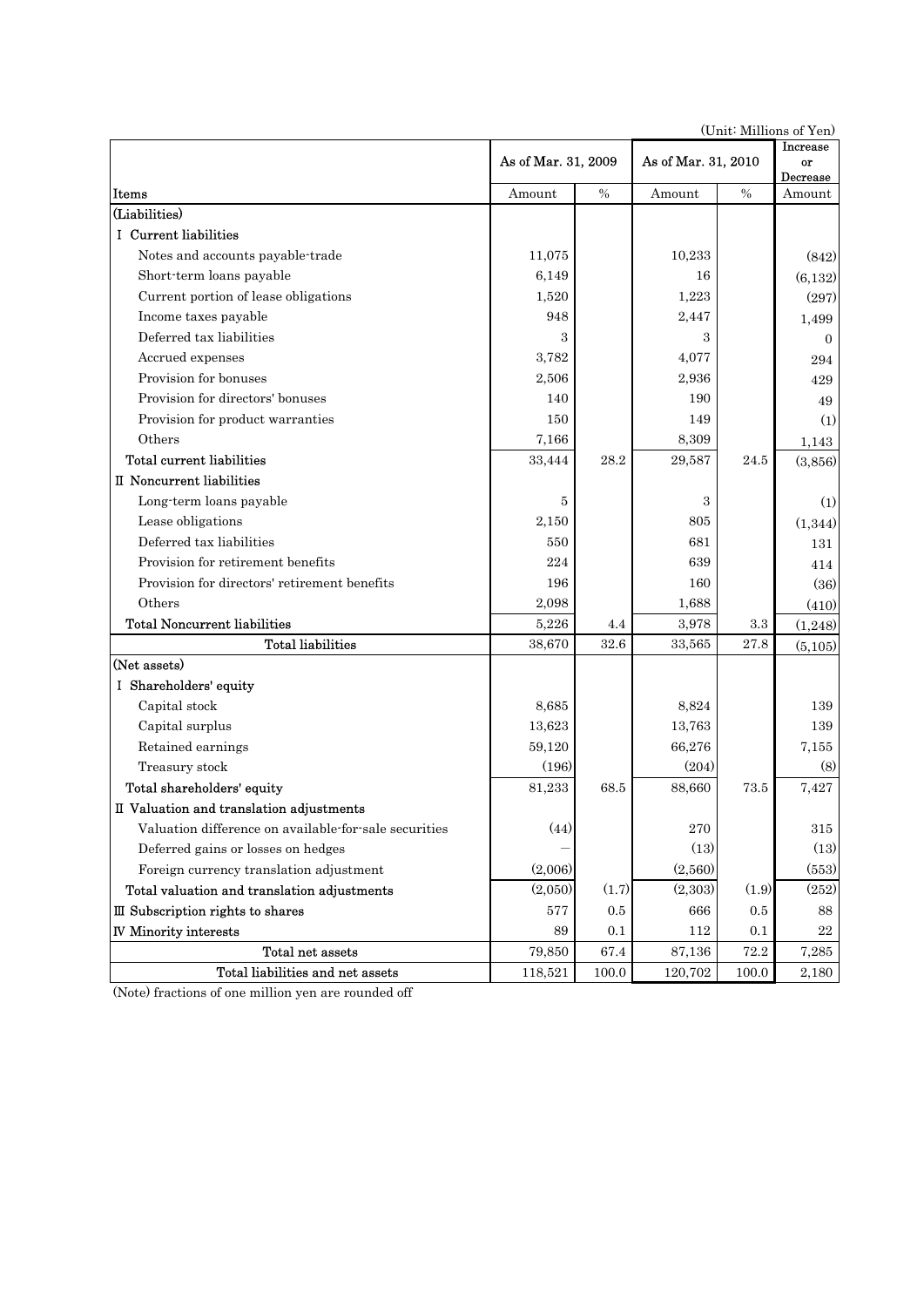# Consolidated Statements of Income

|                                                   | (Unit: Millions of Yen)     |         |                             |                         |                |  |  |
|---------------------------------------------------|-----------------------------|---------|-----------------------------|-------------------------|----------------|--|--|
|                                                   | Year ended<br>Mar. 31, 2009 |         | Year ended<br>Mar. 31, 2010 | Increase or<br>Decrease |                |  |  |
| Items                                             | Amount                      | $\%$    | Amount                      | $\%$                    | Amount         |  |  |
| I Net sales                                       | 111,842                     | 100.0   | 116,174                     | 100.0                   | 4,332          |  |  |
| II Cost of sales                                  | 40,838                      | 36.5    | 42,480                      | 36.6                    | 1,642          |  |  |
| Gross profit                                      | 71,004                      | 63.5    | 73,694                      | 63.4                    | 2,689          |  |  |
| III Selling, general and administrative expenses  | 55,870                      | 50.0    | 57,985                      | 49.9                    | 2,115          |  |  |
| Operating income                                  | 15,134                      | 13.5    | 15,708                      | 13.5                    | 574            |  |  |
| <b>IV</b> Non-operating income                    |                             |         |                             |                         |                |  |  |
| Interest income                                   | 140                         |         | 106                         |                         | (34)           |  |  |
| Dividends income                                  | 54                          |         | 52                          |                         | (1)            |  |  |
| Royalty income                                    | 35                          |         | 31                          |                         | (3)            |  |  |
| Commission fee                                    | 113                         |         |                             |                         | (113)          |  |  |
| Income from investment real estate                | 387                         |         | 383                         |                         | (4)            |  |  |
| Others                                            | 202                         |         | 259                         |                         | 57             |  |  |
| Total non-operating income                        | 934                         | 0.8     | 833                         | 0.7                     | (100)          |  |  |
| V Non-operating expenses                          |                             |         |                             |                         |                |  |  |
| Interest expense                                  | 427                         |         | 213                         |                         | (214)          |  |  |
| Sales discounts                                   | 27                          |         | 29                          |                         | 1              |  |  |
| Maintenance cost of investment real estate        | 162                         |         | 158                         |                         | (3)            |  |  |
| Equity in losses of affiliates                    | 45                          |         | 60                          |                         | 15             |  |  |
| Foreign exchange losses                           | 2,227                       |         | 253                         |                         | (1,974)        |  |  |
| Others                                            | 191                         |         | 53                          |                         | (137)          |  |  |
| Total non-operating expenses                      | 3,082                       | 2.7     | 769                         | 0.6                     | (2,313)        |  |  |
| Ordinary income                                   | 12,985                      | 11.6    | 15,772                      | 13.6                    | 2,786          |  |  |
| VI Extraordinary profits                          |                             |         |                             |                         |                |  |  |
| Gain on sales of noncurrent assets                | 98                          |         | 48                          |                         | (49)           |  |  |
| Gain on sales of investment securities            |                             |         | $\Omega$                    |                         | $\overline{0}$ |  |  |
| Reversal of allowance for doubtful accounts       | 11                          |         | 65                          |                         | 54             |  |  |
| Gain on reversal of subscription rights to shares |                             |         | 4                           |                         | 4              |  |  |
| Total extraordinary profits                       | 109                         | 0.1     | 119                         | 0.1                     | 10             |  |  |
| VII Extraordinary loss                            |                             |         |                             |                         |                |  |  |
| Loss on valuation of investment securities        | 15                          |         | 376                         |                         | 360            |  |  |
| Loss on valuation of membership                   | 4                           |         |                             |                         | (4)            |  |  |
| Loss on sales of investment securities            |                             |         | $\mathbf{0}$                |                         | $\overline{0}$ |  |  |
| Loss on sales and retirement of noncurrent assets | 386                         |         | 160                         |                         | (226)          |  |  |
| Loss on valuation of inventories                  | 341                         |         |                             |                         | (341)          |  |  |
| Total extraordinary loss                          | 747                         | 0.7     | 536                         | 0.5                     | (211)          |  |  |
| Income before income taxes and minority interest  | 12,347                      | 11.0    | 15,355                      | 13.2                    | 3,008          |  |  |
| Income taxes-current                              | 4,071                       |         | 5,246                       |                         | 1,175          |  |  |
| Income taxes for prior periods                    |                             |         | 400                         |                         | 400            |  |  |
| Income taxes-deferred                             | 234                         |         | (88)                        |                         | (323)          |  |  |
| Total income taxes                                | 4,305                       | 3.8     | 5,558                       | 4.8                     | 1,252          |  |  |
| Minority interest                                 | 28                          | 0.0     | 32                          | 0.0                     |                |  |  |
| Net income                                        | 8,013                       | $7.2\,$ | 9,764                       | 8.4                     | 1,750          |  |  |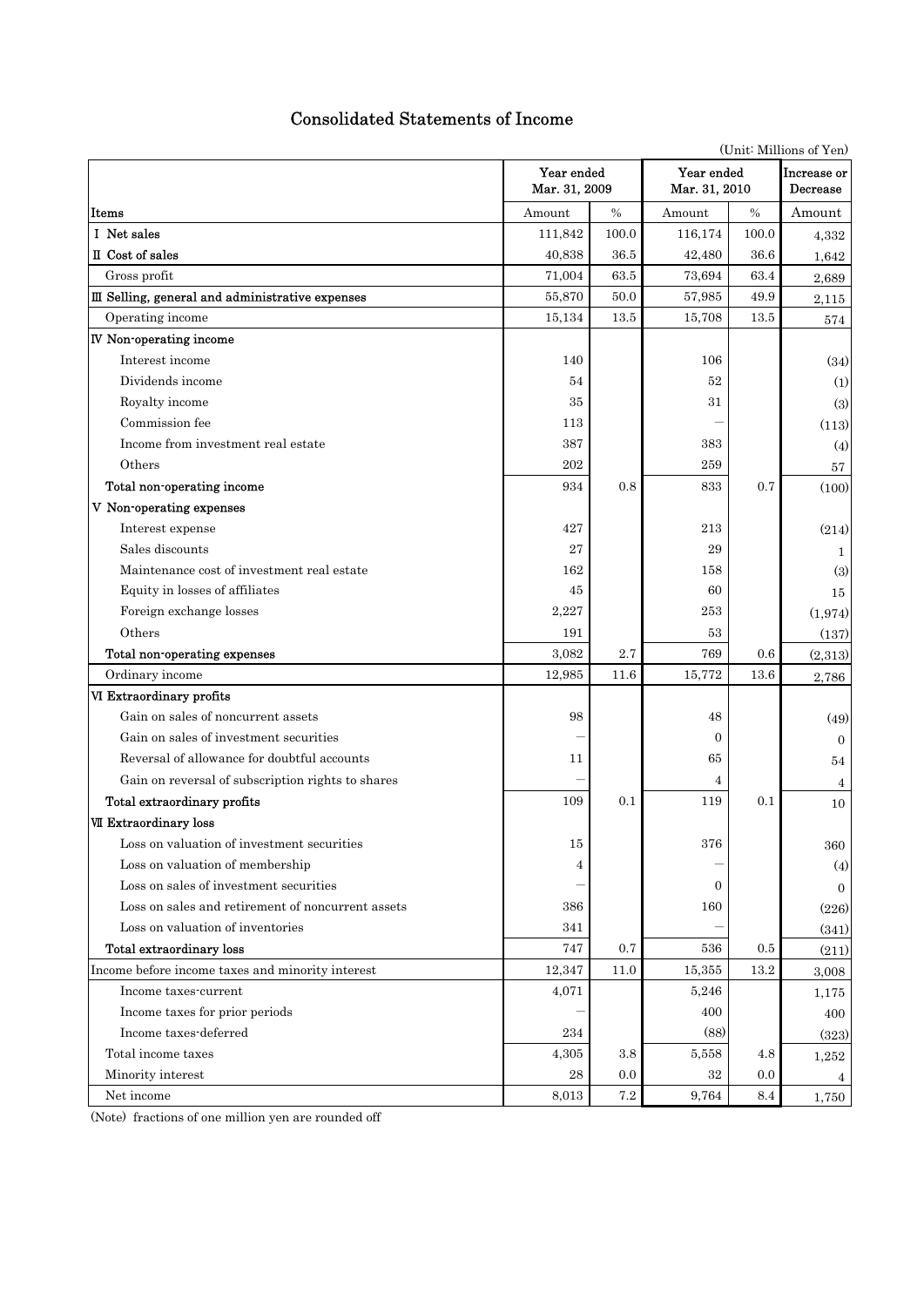### Consolidated Statements of Changes in Net Assets

### Year ended March 31,2009

| rear ended March 31,2009                                                 |                      |                 |                                  |       | (Unit: Millions of Yen)          |  |  |  |  |
|--------------------------------------------------------------------------|----------------------|-----------------|----------------------------------|-------|----------------------------------|--|--|--|--|
|                                                                          | Shareholders' equity |                 |                                  |       |                                  |  |  |  |  |
|                                                                          | Capital stock        | Capital surplus | Retained earnings Treasury stock |       | Total<br>shareholders'<br>equity |  |  |  |  |
| Balance at March 31, 2008                                                | 8,651                | 13,588          | 55,737                           | (185) | 77,791                           |  |  |  |  |
| Changes of accounting procedures of foreign<br>consolidated subsidiaries |                      |                 | (1,972)                          |       | (1,972)                          |  |  |  |  |
| Changes of items during the period                                       |                      |                 |                                  |       |                                  |  |  |  |  |
| Issuance of new shares-exercise of subscription<br>rights to shares      | 34                   | 34              |                                  |       | 68                               |  |  |  |  |
| Dividends from surplus                                                   |                      |                 | (2,658)                          |       | (2,658)                          |  |  |  |  |
| Net income                                                               |                      |                 | 8,013                            |       | 8,013                            |  |  |  |  |
| Purchase of treasury stock                                               |                      |                 |                                  | (12)  | (12)                             |  |  |  |  |
| Disposal of treasury stock                                               |                      |                 |                                  |       | $\mathcal{R}$                    |  |  |  |  |
| Net changes of items other than<br>shareholders' equity                  |                      |                 |                                  |       |                                  |  |  |  |  |
| Total changes of items during the period                                 | 34                   | 35              | 5,355                            | (10)  | 5,414                            |  |  |  |  |
| Balance at March 31, 2009                                                | 8,685                | 13,623          | 59,120                           | (196) | 81,233                           |  |  |  |  |

|                                                                          |                                                                | Valuation and translation adjustments         |                                                   |                                  |                                    |               |
|--------------------------------------------------------------------------|----------------------------------------------------------------|-----------------------------------------------|---------------------------------------------------|----------------------------------|------------------------------------|---------------|
|                                                                          | Valuation<br>difference on<br>available-for-sale<br>securities | Foreign currency<br>translation<br>adjustment | Total valuation<br>and translation<br>adjustments | Subscription<br>rights to shares | Minority interest Total net assets |               |
| Balance at March 31, 2008                                                | 351                                                            | 610                                           | 962                                               | 236                              | 127                                | 79,117        |
| Changes of accounting procedures of foreign<br>consolidated subsidiaries |                                                                |                                               |                                                   |                                  |                                    | (1,972)       |
| Changes of items during the period                                       |                                                                |                                               |                                                   |                                  |                                    |               |
| Issuance of new shares-exercise of subscription<br>rights to shares      |                                                                |                                               |                                                   |                                  |                                    | 68            |
| Dividends from surplus                                                   |                                                                |                                               |                                                   |                                  |                                    | (2,658)       |
| Net income                                                               |                                                                |                                               |                                                   |                                  |                                    | 8,013         |
| Purchase of treasury stock                                               |                                                                |                                               |                                                   |                                  |                                    | (12)          |
| Disposal of treasury stock                                               |                                                                |                                               |                                                   |                                  |                                    | $\mathcal{S}$ |
| Net changes of items other than<br>shareholders' equity                  | (395)                                                          | (2,617)                                       | (3,012)                                           | 341                              | (37)                               | (2,708)       |
| Total changes of items during the period                                 | (395)                                                          | (2,617)                                       | (3,012)                                           | 341                              | (37)                               | 2,705         |
| Balance at March 31, 2009                                                | (44)                                                           | (2,006)                                       | (2,050)                                           | 577                              | 89                                 | 79,850        |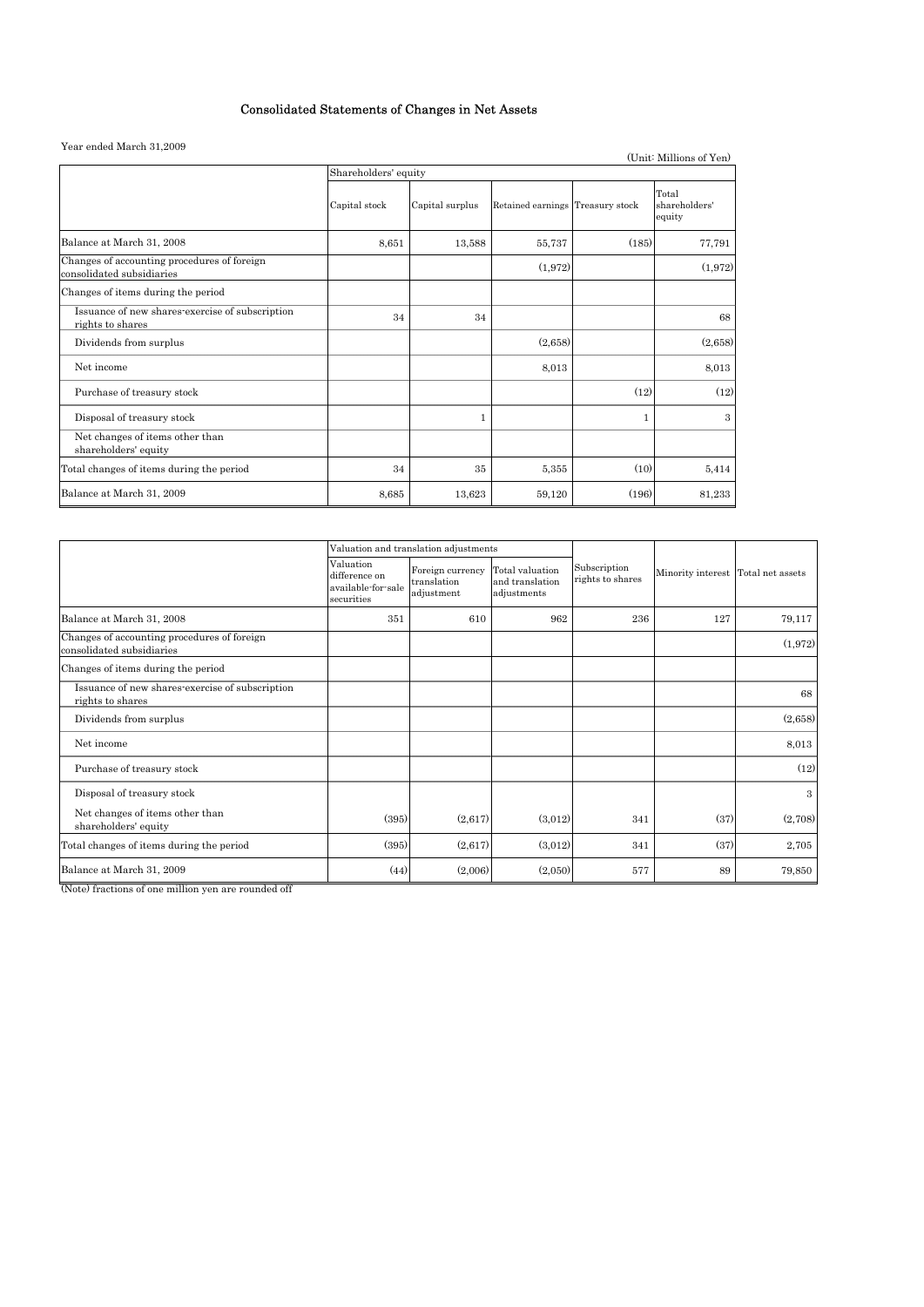# Year ended March 31,2010

| real ended march 51,2010                                            |                      |                 |                                  |          | (Unit: Millions of Yen)          |  |  |  |  |  |
|---------------------------------------------------------------------|----------------------|-----------------|----------------------------------|----------|----------------------------------|--|--|--|--|--|
|                                                                     | Shareholders' equity |                 |                                  |          |                                  |  |  |  |  |  |
|                                                                     | Capital stock        | Capital surplus | Retained earnings Treasury stock |          | Total<br>shareholders'<br>equity |  |  |  |  |  |
| Balance at March 31, 2009                                           | 8,685                | 13,623          | 59,120                           | (196)    | 81,233                           |  |  |  |  |  |
| Changes of items during the period                                  |                      |                 |                                  |          |                                  |  |  |  |  |  |
| Issuance of new shares-exercise of subscription<br>rights to shares | 139                  | 139             |                                  |          | 279                              |  |  |  |  |  |
| Dividends from surplus                                              |                      |                 | (2,609)                          |          | (2,609)                          |  |  |  |  |  |
| Net income                                                          |                      |                 | 9,764                            |          | 9,764                            |  |  |  |  |  |
| Purchase of treasury stock                                          |                      |                 |                                  | (8)      | (8)                              |  |  |  |  |  |
| Disposal of treasury stock                                          |                      | $\Omega$        |                                  | $\Omega$ | $\Omega$                         |  |  |  |  |  |
| Net changes of items other than<br>shareholders' equity             |                      |                 |                                  |          |                                  |  |  |  |  |  |
| Total changes of items during the period                            | 139                  | 139             | 7,155                            | (8)      | 7,427                            |  |  |  |  |  |
| Balance at March 31, 2010                                           | 8,824                | 13,763          | 66,276                           | (204)    | 88,660                           |  |  |  |  |  |

|                                                                     |                                                                | Valuation and translation adjustments |                                               |                                                   |                                  |                                    |              |  |
|---------------------------------------------------------------------|----------------------------------------------------------------|---------------------------------------|-----------------------------------------------|---------------------------------------------------|----------------------------------|------------------------------------|--------------|--|
|                                                                     | Valuation<br>difference on<br>available-for-sale<br>securities | Deferred gains or<br>losses on hedges | Foreign currency<br>translation<br>adjustment | Total valuation<br>and translation<br>adjustments | Subscription<br>rights to shares | Minority interest Total net assets |              |  |
| Balance at March 31, 2009                                           | (44)                                                           |                                       | (2,006)                                       | (2,050)                                           | 577                              | 89                                 | 79,850       |  |
| Changes of items during the period                                  |                                                                |                                       |                                               |                                                   |                                  |                                    |              |  |
| Issuance of new shares-exercise of subscription<br>rights to shares |                                                                |                                       |                                               |                                                   |                                  |                                    | 279          |  |
| Dividends from surplus                                              |                                                                |                                       |                                               |                                                   |                                  |                                    | (2,609)      |  |
| Net income                                                          |                                                                |                                       |                                               |                                                   |                                  |                                    | 9,764        |  |
| Purchase of treasury stock                                          |                                                                |                                       |                                               |                                                   |                                  |                                    | (8)          |  |
| Disposal of treasury stock                                          |                                                                |                                       |                                               |                                                   |                                  |                                    | $\mathbf{0}$ |  |
| Net changes of items other than<br>shareholders' equity             | 315                                                            | (13)                                  | (553)                                         | (252)                                             | 88                               | 22                                 | (141)        |  |
| Total changes of items during the period                            | 315                                                            | (13)                                  | (553)                                         | (252)                                             | 88                               | 22                                 | 7,285        |  |
| Balance at March 31, 2010                                           | 270                                                            | (13)                                  | (2,560)                                       | (2,303)                                           | 666                              | 112                                | 87,136       |  |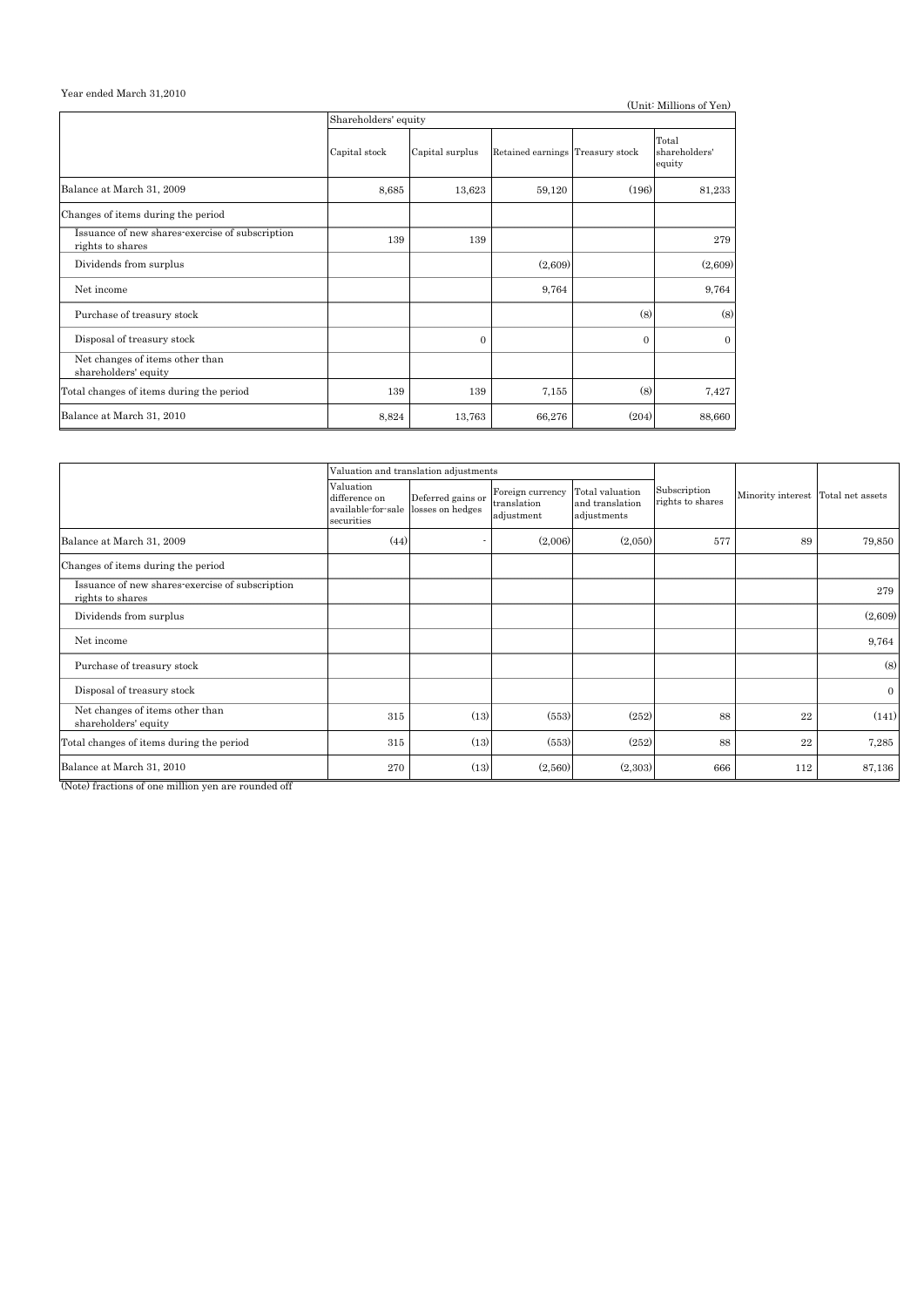# Consolidated Statements of Cash Flows

| (Unit: Millions of Yen)                                                 |                             |                             |                       |  |
|-------------------------------------------------------------------------|-----------------------------|-----------------------------|-----------------------|--|
| Items                                                                   | Year ended<br>Mar. 31, 2009 | Year ended<br>Mar. 31, 2010 | <b>Increase</b><br>or |  |
| I Net cash provided by (used in) operating activities                   |                             |                             | Decrease              |  |
| Income before income taxes                                              | 12,347                      | 15,355                      | 3,008                 |  |
| Depreciation and amortization                                           | 7,225                       | 7,066                       | (158)                 |  |
| Amortization of goodwill                                                | 466                         | 566                         | 99                    |  |
| Increase (decrease) in provision for bonuses                            | (51)                        | 441                         | 492                   |  |
| Increase (decrease) in provision for directors' bonuses                 | (41)                        | 49                          | 90                    |  |
| Increase (decrease) in provision for directors' retirement benefits     | (50)                        | (36)                        | 13                    |  |
| Increase (decrease) in provision for retirement benefits                | (98)                        | 344                         | 443                   |  |
| Decrease (increase) in prepaid pension costs                            | (4)                         |                             | $\overline{4}$        |  |
| Increase (decrease) in allowance for doubtful accounts                  | 102                         | (144)                       | (247)                 |  |
| Interest and dividends income                                           | (194)                       | (159)                       | 35                    |  |
| Interest expenses                                                       | 427                         | 213                         | (214)                 |  |
| Equity in (earnings) losses of affiliates                               | 45                          | 60                          | 15                    |  |
| Loss (gain) on sales of investment securities                           |                             | (0)                         | (0)                   |  |
| Loss (gain) on valuation of investment securities                       | 15                          | 376                         | 360                   |  |
| Loss on retirement of noncurrent assets                                 | 386                         | 160                         | (226)                 |  |
| Decrease (increase) in notes and accounts receivable-trade              | (2,334)                     | 2,685                       | 5.020                 |  |
| Decrease (increase) in inventories                                      | (1,701)                     | (93)                        |                       |  |
| Increase (decrease) in notes and accounts payable-trade                 | 2,375                       | (2,073)                     | 1,607                 |  |
|                                                                         | (467)                       | 729                         | (4, 449)              |  |
| Increase (decrease) in consumption taxes payable (receivable)<br>Others | 428                         | (425)                       | 1,197                 |  |
| Subtotal                                                                | 18,878                      | 25,116                      | (854)                 |  |
| Interest and dividends received                                         | 175                         | 162                         | 6,238<br>(12)         |  |
| Interest expenses paid                                                  | (423)                       | (211)                       | $212\,$               |  |
| Income taxes paid                                                       | (5, 436)                    | (3,838)                     | 1,597                 |  |
| Net cash provided by (used in) operating activities                     | 13,193                      | 21,229                      | 8.035                 |  |
| II Net cash provided by (used in) investment activities                 |                             |                             |                       |  |
| Payments into time deposits                                             | (36)                        | (21)                        | 14                    |  |
| Proceeds from withdrawal of time deposits                               | 3                           | 54                          | 51                    |  |
| Purchase of property, plant and equipment                               | (9,392)                     | (4, 461)                    | 4,931                 |  |
| Proceeds from sales of property, plant and equipment                    | 115                         | 124                         | 9                     |  |
| Purchase of intangible assets                                           | (1,582)                     | (1,963)                     | (380)                 |  |
| Purchase of investment securities                                       | (917)                       |                             | 917                   |  |
| Purchase of investments in subsidiaries                                 | (72)                        | (355)                       | (282)                 |  |
| Others                                                                  | (1,661)                     | 19                          | 1,680                 |  |
| Net cash provided by (used in) investment activities                    | (13, 544)                   | (6,603)                     | 6,941                 |  |
| III Net cash provided by (used in) financing activities                 |                             |                             |                       |  |
| Net increase (decrease) in short-term loans payable                     | 5,870                       | (6, 141)                    | (12,012)              |  |
| Proceeds from long-term loans payable                                   | 50                          | 4                           | (46)                  |  |
| Repayments of long-term loans payable                                   | (56)                        | (55)                        | 1                     |  |
| Repayments of lease obligations                                         | (2,542)                     | (1,537)                     | 1,005                 |  |
| Proceeds from issuance of common stock                                  | 68                          | 256                         | 188                   |  |
| Proceeds from stock issuance to minority shareholders                   |                             | 0                           | $\Omega$              |  |
| Purchase of treasury stock                                              | (9)                         | (8)                         | 1                     |  |
| Cash dividends paid                                                     | (2,658)                     | (2,609)                     | 49                    |  |
| Net cash provided by (used in) financing activities                     | 723                         | (10,090)                    | (10, 814)             |  |
| IV Effect of exchange rate change on cash and cash equivalents          | (641)                       | (133)                       | 508                   |  |
| V Net increase (decrease) in cash and cash equivalents                  | (268)                       | 4,402                       | 4,671                 |  |
| VI Cash and cash equivalents at beginning of term                       | 9,679                       | 9,410                       | (268)                 |  |
| VII Cash and cash equivalents at end of term                            | 9,410                       | 13,812                      | 4,402                 |  |